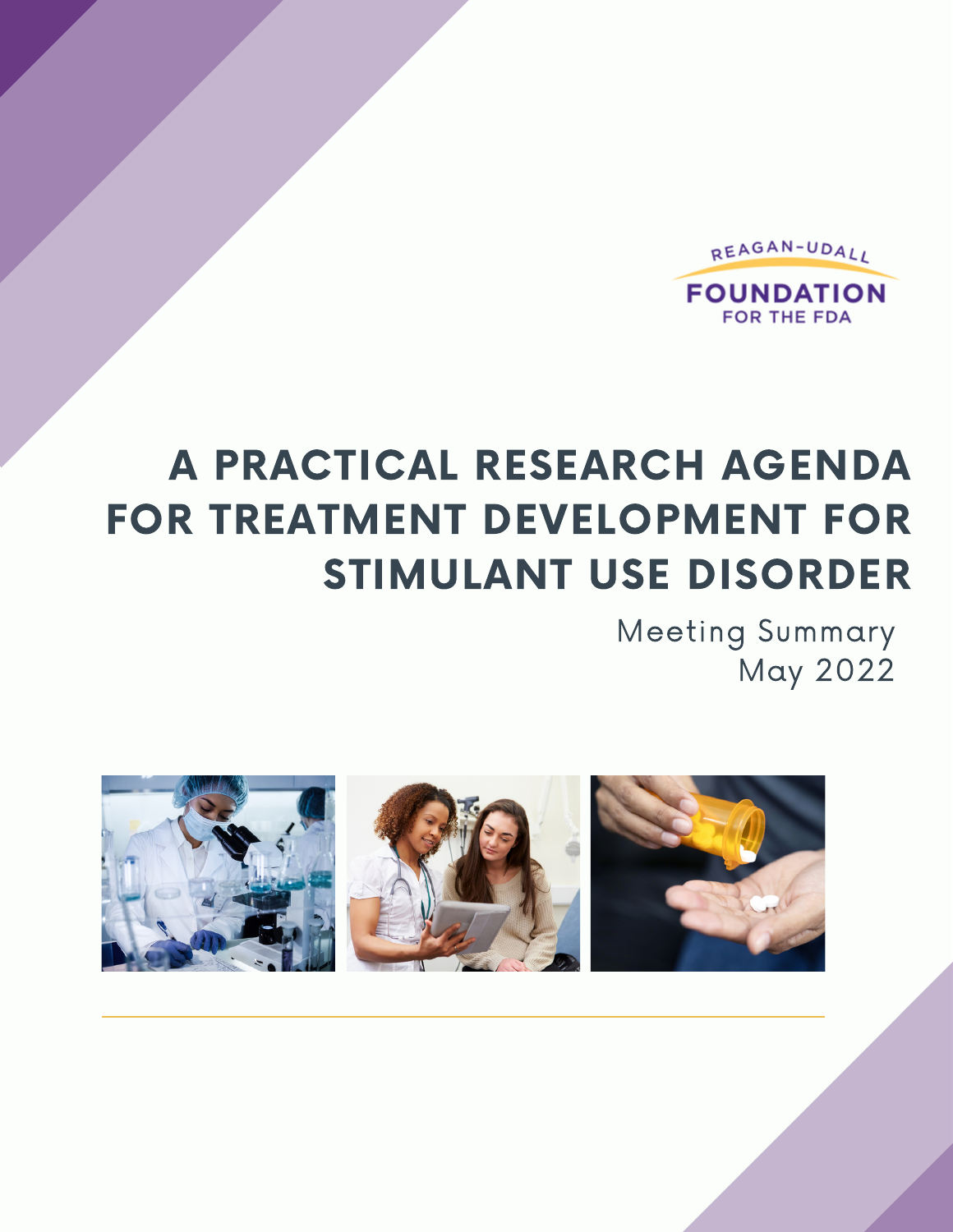

# A Practical Research Agenda for Treatment Development for Stimulant Use Disorder *Meeting Summary*

## **Contents**

|  | 3.  |  |  |
|--|-----|--|--|
|  | 3.1 |  |  |
|  |     |  |  |
|  |     |  |  |
|  |     |  |  |
|  |     |  |  |
|  |     |  |  |

Disclosure: This activity is one part of a multi-part Foundation project related to substance use disorder. The multipart project is supported by the Food and Drug Administration (FDA) of the U.S. Department of Health and Human Services (HHS) as part of an overall award of \$173,835 of federal funds (100% of the project). The contents are those of the author(s) and do not necessarily represent the official views of, nor an endorsement by, FDA, NIDA, HHS, or the U.S. Government. For more information, please visit FDA.gov.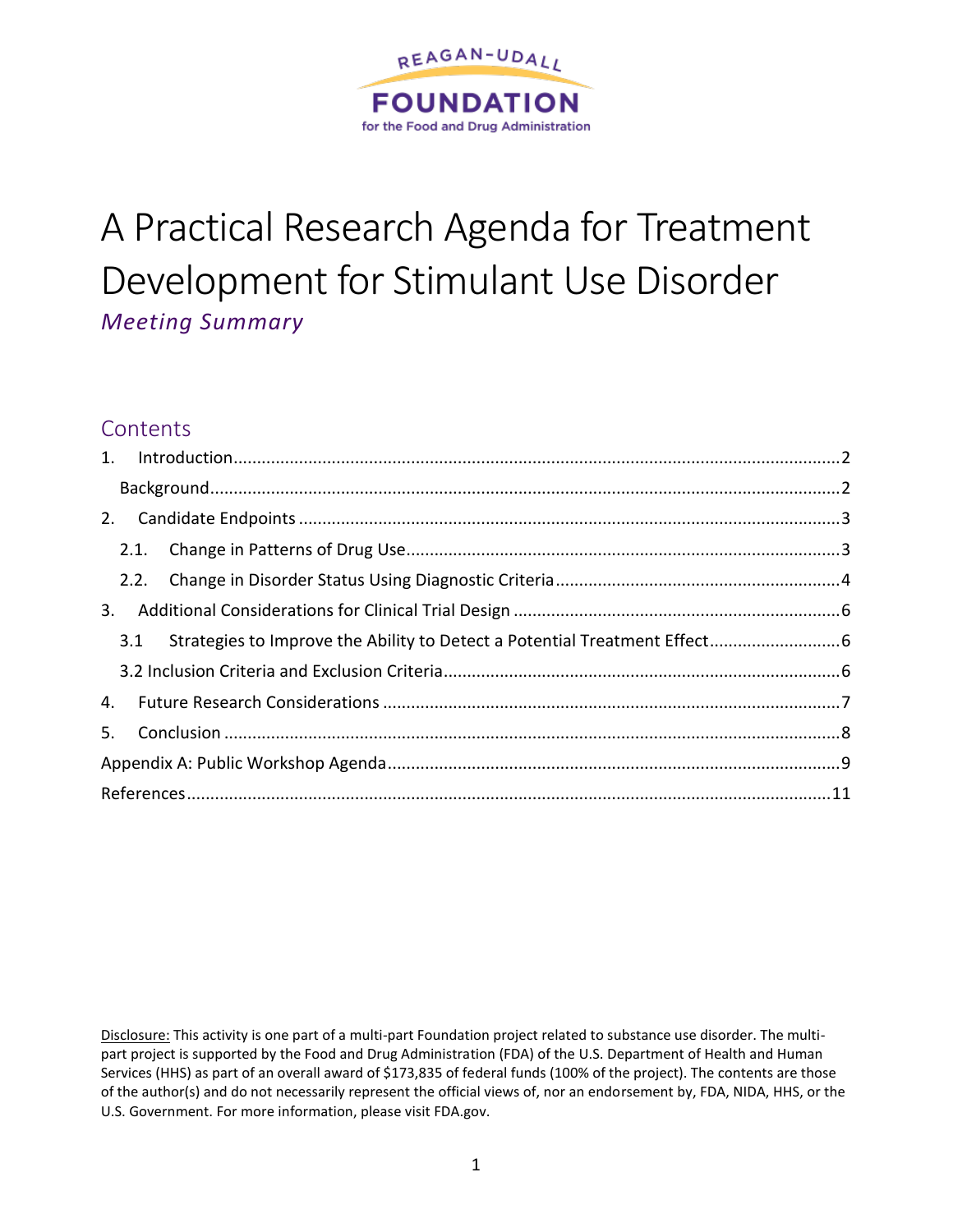## <span id="page-2-0"></span>1. Introduction

The Reagan-Udall Foundation for the FDA, in collaboration with the U.S. Food and Drug Administration (FDA) and the National Institute on Drug Abuse (NIDA), hosted a virtual public workshop on October 18, 2021 titled [A Practical Research Agenda for Treatment Development for](https://reaganudall.org/news-and-events/events/practical-research-agenda-treatment-development-stimulant-use-disorder)  [Stimulant Use Disorder: A Virtual Public Workshop.](https://reaganudall.org/news-and-events/events/practical-research-agenda-treatment-development-stimulant-use-disorder)<sup>\*</sup> During the workshop, experts examined the evidence for candidate endpoints and study design strategies for clinical trials of stimulant use disorder† treatments. Workshop speakers and participants represented federal agencies, health care providers, researchers, patients, caregivers, and payors. This document summarizes the discussion from the workshop. This document does not represent the official views of FDA or NIDA on stimulant use disorder research.

## <span id="page-2-1"></span>**Background**

Adverse outcomes specific to stimulant use and polysubstance use<sup> $\pm$ </sup> are a rapidly growing public health problem in the United States,<sup>1</sup> with the rates of overdose related to psychostimulants increasing since 2010.<sup>2</sup> More broadly, the National Center for Health Statistics recently found that drug overdose deaths in the U.S. have doubled since 2015. <sup>3</sup> While this increase was driven largely by synthetic opioids such as fentanyl and its analogs, 40% of deaths between 2019-2020<sup>4</sup> that involved illicitly manufactured fentanyl also involved stimulants. Although forms of behavioral therapy, such as contingency management,<sup>5</sup> have been shown to improve the outcomes for patients with stimulant use disorder, thus far no pharmacological treatments have proven to be effective for this disorder. Effective pharmacological treatments would offer patients additional treatment options and potentially further improve outcomes.

Although patient-reported outcomes can offer the most direct evidence regarding the treatment of certain conditions, there is disagreement about the validity of patient-reported outcomes in measuring the efficacy of treatments for stimulant use disorder.<sup>6</sup> Instead, abstinence has been the primary endpoint in most stimulant use disorder trials. However, short-term abstinence observed in a brief clinical trial does not necessarily predict long-term improvement in physical, psychological, or social functioning.<sup>7</sup> Furthermore, participants encompassing both patient and caregiver perspectives, emphasized that abstinence is not the only path to recovery; they seek improved quality of life such as housing, employment, transportation, financial security, education, interpersonal relationships, and health improvements. During the workshop, the participants discussed evidence supporting the association between improved functioning and novel endpoints, including changes in patterns of drug use and disorder status, as well as trial design considerations and strategies for increasing inclusivity and patient-centricity in trials.

<sup>\*</sup> The agenda for the virtual public workshop on October 18, 2021 is provided in Appendix A.

<sup>†</sup> The Diagnostic and Statistical Manual of Mental Disorders, Fifth Edition (DSM-5) defines stimulant use disorder as "the continued use of amphetamine-type substances, cocaine, or other stimulants leading to clinically significant impairment or distress, from mild to severe."

<sup>‡</sup> Polysubstance use refers to use of more than one type of drug, such as a stimulant and an opioid.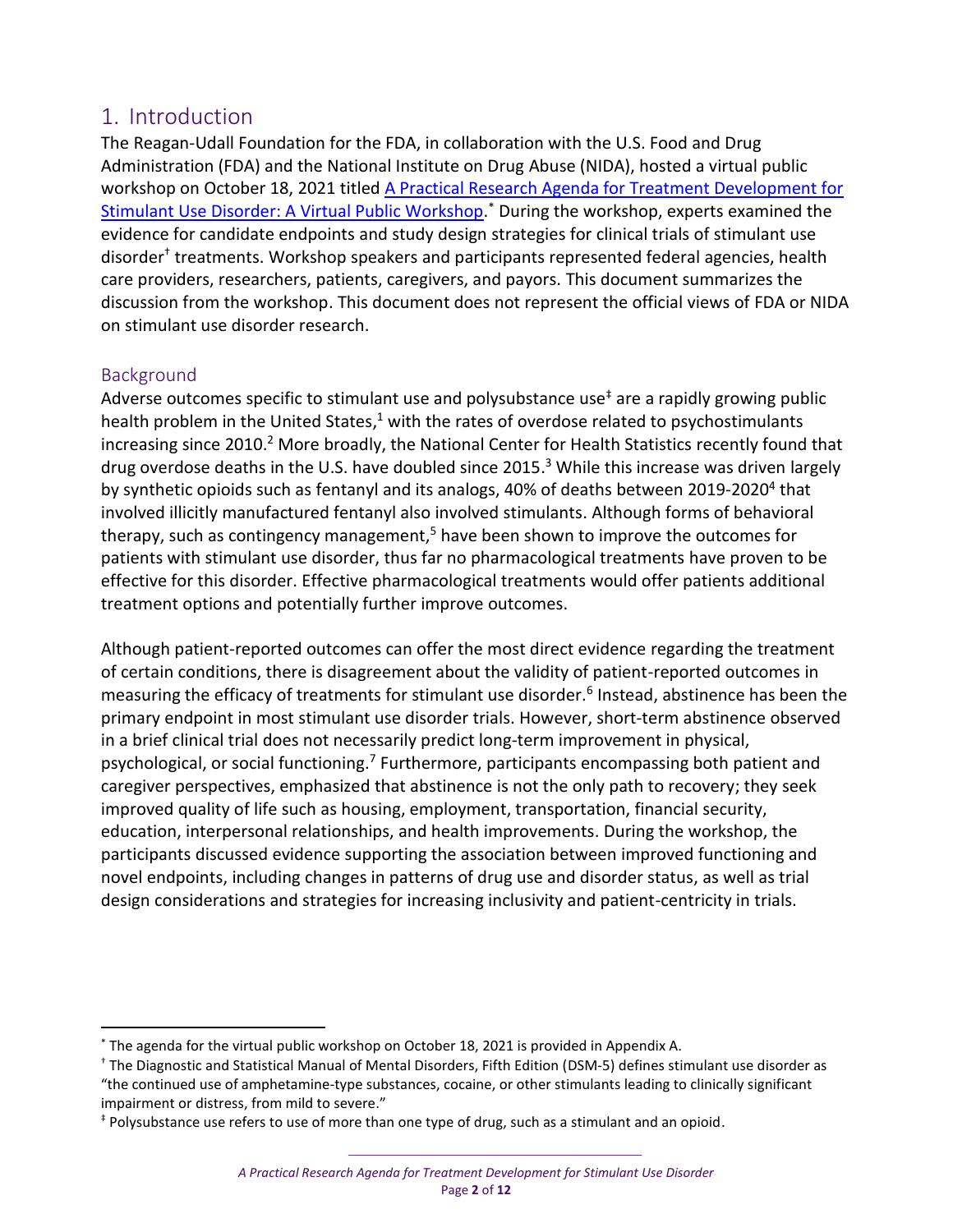## 2. Candidate Endpoints

<span id="page-3-0"></span>To date, most clinical trials for stimulant use disorder treatments have used drug use patterns as the primary efficacy endpoint, measured by stimulant metabolites in patient urine over a specific period of time. Many of those studies have reported the number of patients achieving a period of no use (i.e., abstinence) as the indicator of treatment efficacy. This choice of endpoint may be driven by a perception that abstinence is a required endpoint for evaluation in clinical trials. However, both researchers and workshop participants from FDA emphasized that abstinence is not a requirement; rather, it is a trial endpoint that can be measured objectively and is correlated with the level of

## Challenges to Using Abstinence as a Treatment Outcome<sup>7</sup>

- It is a rare treatment outcome.
- It is difficult to achieve and may not represent trial participants' primary goal.
- It may not be a sensitive enough indicator of positive treatment response.
- It may be an initially unacceptable or unattainable goal for patients, which can cause it to be a barrier to patients participating in trials or entering treatment.

stimulant use. Additionally, absence of metabolites in urine is an intermediary measure of drug use rather than a treatment goal. A more appropriate goal may be to identify endpoints that are meaningful to patients, associated with long-term clinical benefit, and measurable in a clinical trial.

Brian Kiluk, PhD, Associate Professor of Psychiatry, Yale School of Medicine, shared work that examined the association between changes in the pattern of drug use and problem-free functioning (PFF) $\frac{5}{9}$  and disorder severity. A panel of experts reacted to his presentation and provided their perspectives on what makes an endpoint meaningful.

In the discussion, speakers emphasized that meaningful endpoints in stimulant use disorder clinical trials should have the following characteristics:<sup>6</sup>

- Ascertainable during the trial timeline (i.e., able to demonstrate a clinical benefit within the trial period);
- Clinically meaningful and patient-centric;
- Formulated on evidence-based, prespecified thresholds; and
- Associated with measurable long-term benefit(s), such as PFF or reduction in adverse outcomes related to stimulant use.

Specific details of the session are described below.

### <span id="page-3-1"></span>2.1. Change in Patterns of Drug Use

Dr. Kiluk shared evidence for the use of change in patterns of drug use as a clinical outcome in trials for stimulant use disorder. He presented results from a meta-analysis using pooled data from seven research studies conducted to test treatments for cocaine addiction. The aim was to evaluate the relationship between cocaine use at the end of treatment with long-term functioning.

<sup>§</sup> Problem-free functioning is an "indicator of good functioning as defined by the absence of reported problems across the medical, employment, legal, family/social, and psychological domains on the Addiction Severity Index."<sup>8</sup>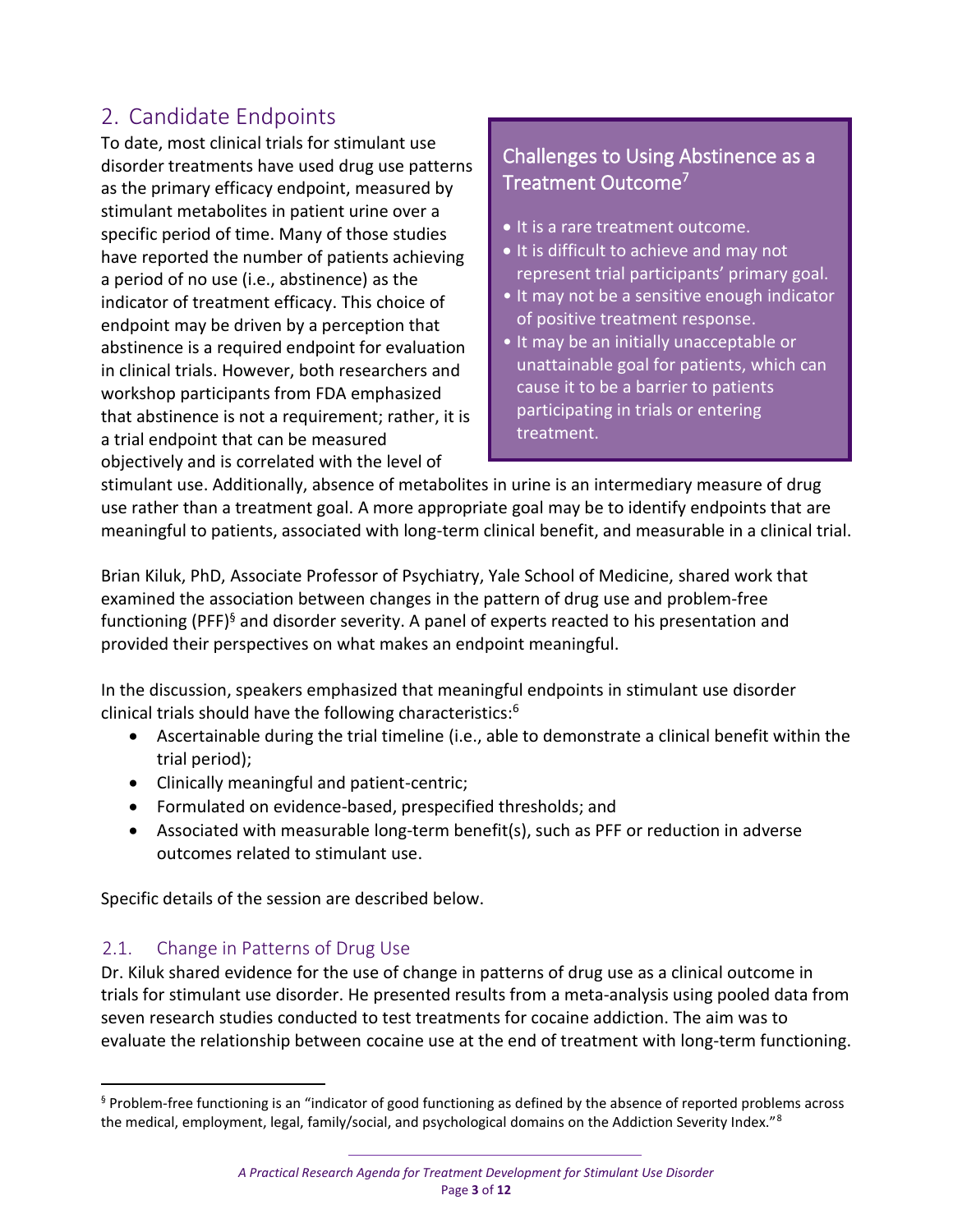In short, the researchers sought to identify a potential threshold of cocaine use that was associated with long-term functioning; and as such, a potential surrogate for clinical benefit. They found an association between fewer than four days of use in the last month of a treatment trial (in a 12-week trial) and meaningful improvement in problem-free functioning over 12 months posttrial.<sup>8</sup>

Dr. Kiluk also presented research by Roos et al. in which they looked at three cocaine use frequency levels at baseline and end of treatment: abstinence, low frequency (1-4 days/month), and high frequency (5+ days/month). They found a significant association between a reduction in frequency of use by at least one level and PFF at one year following treatment, even without posttrial pharmaceutical intervention.<sup>9</sup>

Dr. Kiluk continued to explain that changes in pattern of drug use must tie to a prespecified and validated threshold. From a statistical perspective, continuous measures of cocaine use demonstrate greater power for detecting associations with long-term cocaine use and functioning compared to categorical measures.<sup>8,10</sup> Although continuous measures are good predictors of longterm outcomes and offer trends based on the study population as a whole, they do not provide an indication of treatment response. Panelists proposed that prespecified thresholds for use (e.g., ≤4 days of use within one month) can be employed for a dichotomous "pass/fail" endpoint that researchers can interpret easily and be used to calculate the proportion of treatment responders.<sup>11</sup>

The panelists acknowledged that perspectives from patients, caregivers, and clinicians should inform the process for identifying meaningful research endpoints for stimulant use disorder. During the discussion, patient advocates shared that the frequency of use may not be as meaningful as improved functioning or overall health status. However, longer trials may be necessary to demonstrate improvement in functioning or health.

In the discussion, panelists agreed that stimulant use disorder trials could use the change in patterns of drug use as a meaningful clinical endpoint. However, researchers must prespecify a threshold of drug use that is based on and associated with a long-term clinical benefit, such as functioning. Dr. Kiluk and the panelists highlighted that changes in patterns of use can be defined and measured in a variety of ways. In addition, the components of an endpoint, including the assessment type, tool, and timing, must be validated as fit-for-purpose.

## <span id="page-4-0"></span>2.2. Change in Disorder Status Using Diagnostic Criteria

Another candidate endpoint discussed, change in disorder, can be measured various ways, including change in DSM-5 status (whether or not patients meet the criteria for diagnosis at the end of a study) or by change in DSM-5 severity category.<sup>12</sup> There are 11 DSM-5 criteria, which include strong desire to use; failure to fulfill obligations at work, school, or home; continued social or interpersonal problems; increased substance tolerance; and withdrawal symptoms, among others. Patients who exhibit two or more of the 11 criteria within a 12-month period meet the threshold for diagnosis. Stimulant use disorder is further categorized by severity depending on how many criteria a patient meets: two to three for mild use disorder, four to five criteria for moderate use disorder, and six or more for severe use disorder.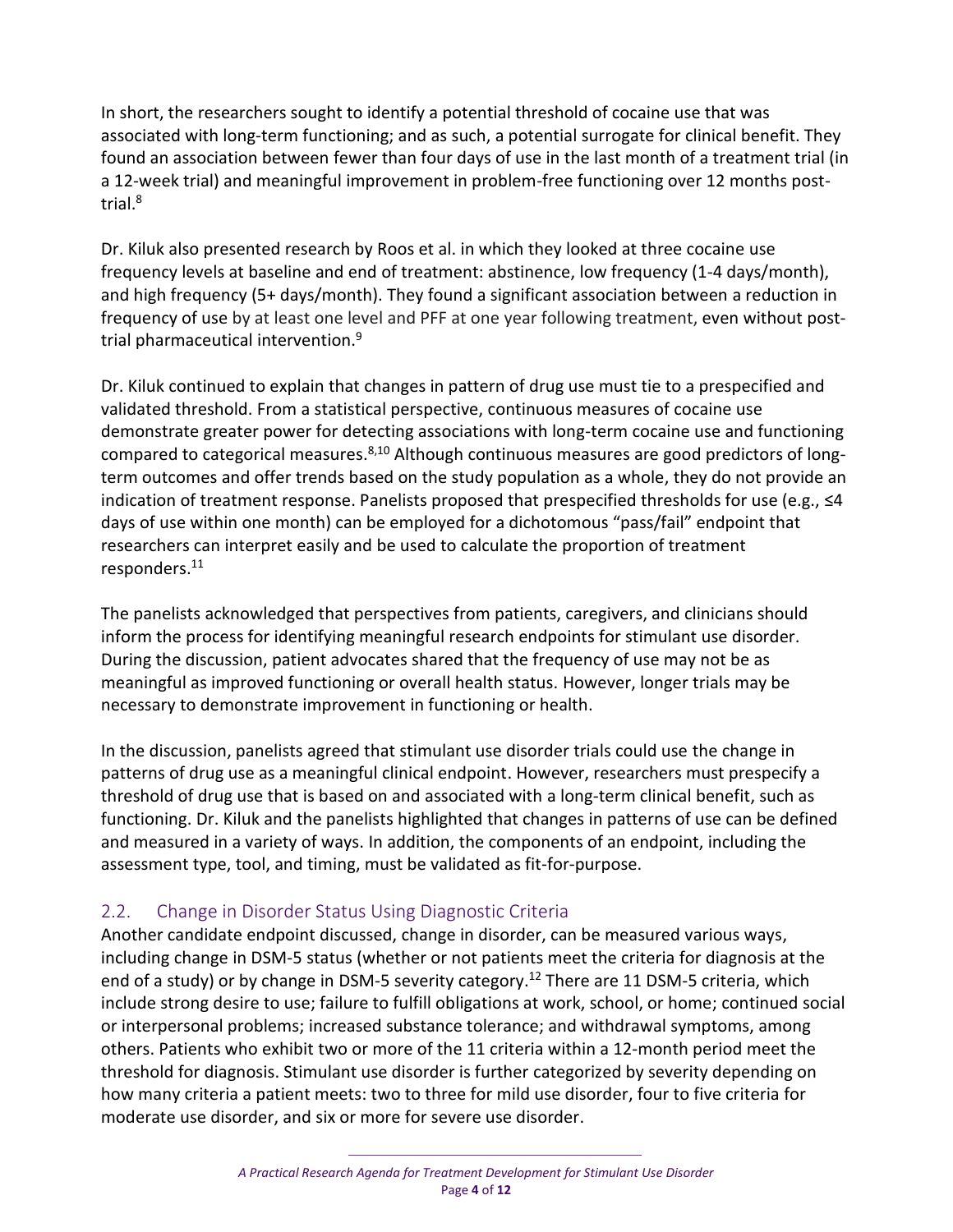Panelists suggested that researchers could consider incorporating a binary indicator as a clinical endpoint based on whether patients meet the criteria for diagnosis at the end of the study. Because it is difficult to assess change in severity or identify that patients no longer meet diagnostic criteria in short-term trials, they also noted such an approach would necessitate an extended trial observation period.

The panelists noted that measures of change in disorder severity or remission rates have been used in treatment trials for psychiatric disorders (e.g., depression, anxiety, schizophrenia) as well as other substance use disorders. The group discussed examples for the use of change in disorder severity as a viable endpoint for clinical trials:

- In 2018, FDA released guidance, "[Opioid Use Disorder: Endpoints for Demonstrating](https://www.fda.gov/regulatory-information/search-fda-guidance-documents/opioid-use-disorder-endpoints-demonstrating-effectiveness-drugs-treatment-guidance-industry)  [Effectiveness of Drugs for Treatment](https://www.fda.gov/regulatory-information/search-fda-guidance-documents/opioid-use-disorder-endpoints-demonstrating-effectiveness-drugs-treatment-guidance-industry)," that indicated a "sponsor could use the proportion of patients meeting DSM-5 criteria for remission of [opioid use disorder] at the end of the trial as a primary or secondary efficacy endpoint."<sup>13</sup>
- In previous research for alcohol use disorder, reduction in criteria count and severity category were associated with better outcomes at six-month follow-up.<sup>14</sup> In 2015, FDA released guidance, "[Alcoholism: Developing Drugs for Treatment](https://www.fda.gov/regulatory-information/search-fda-guidance-documents/alcoholism-developing-drugs-treatment)," that includes additional information about endpoint selection.<sup>15</sup>

Additional research is needed to understand how measures for other disorders and diseases can better chart stimulant use disorder.

Workshop participants discussed evidence from several studies that have found change in disorder severity to be a consistent indicator based on test-retest reliability and procedural validity, including evidence from other substance use disorders.<sup>16,17,18</sup> However, there are many known challenges to including existing diagnostic instruments, such as the Addiction Severity Index (ASI), in therapeutic trials due to their complicated scoring and lack of connection to current DSM-5 diagnostic criteria. Panelists also noted the burden on clinicians and patients when administering such instruments to assess disorder status: Only trained clinicians may administer the current diagnostic instruments through time-intensive, structured interviews.

The panel discussed additional evidence for the use of change in disorder severity from a study conducted by Silva et al. They assessed whether criteria count at the end of treatment was associated with follow-up outcomes and changes in diagnostic criteria from baseline to end-oftreatment in a study of computerized cognitive behavioral therapy (CBT) for substance use disorders.\*\*19 Silva et al. found a significant correlation between DSM-IV†† criteria count and the ASI alcohol composite, which suggests that meeting a greater number of DSM-IV criteria is associated with greater alcohol problem severity. Conversely, no longer meeting the diagnostic threshold at the end of a six-month follow-up period was associated with greater abstinence and abated severity.

<sup>\*\*</sup> The study included 83 patients who met DSM-IV criteria for substance dependence, including for marijuana, alcohol, and stimulants.

<sup>††</sup> The DSM-IV was the predecessor of DSM-5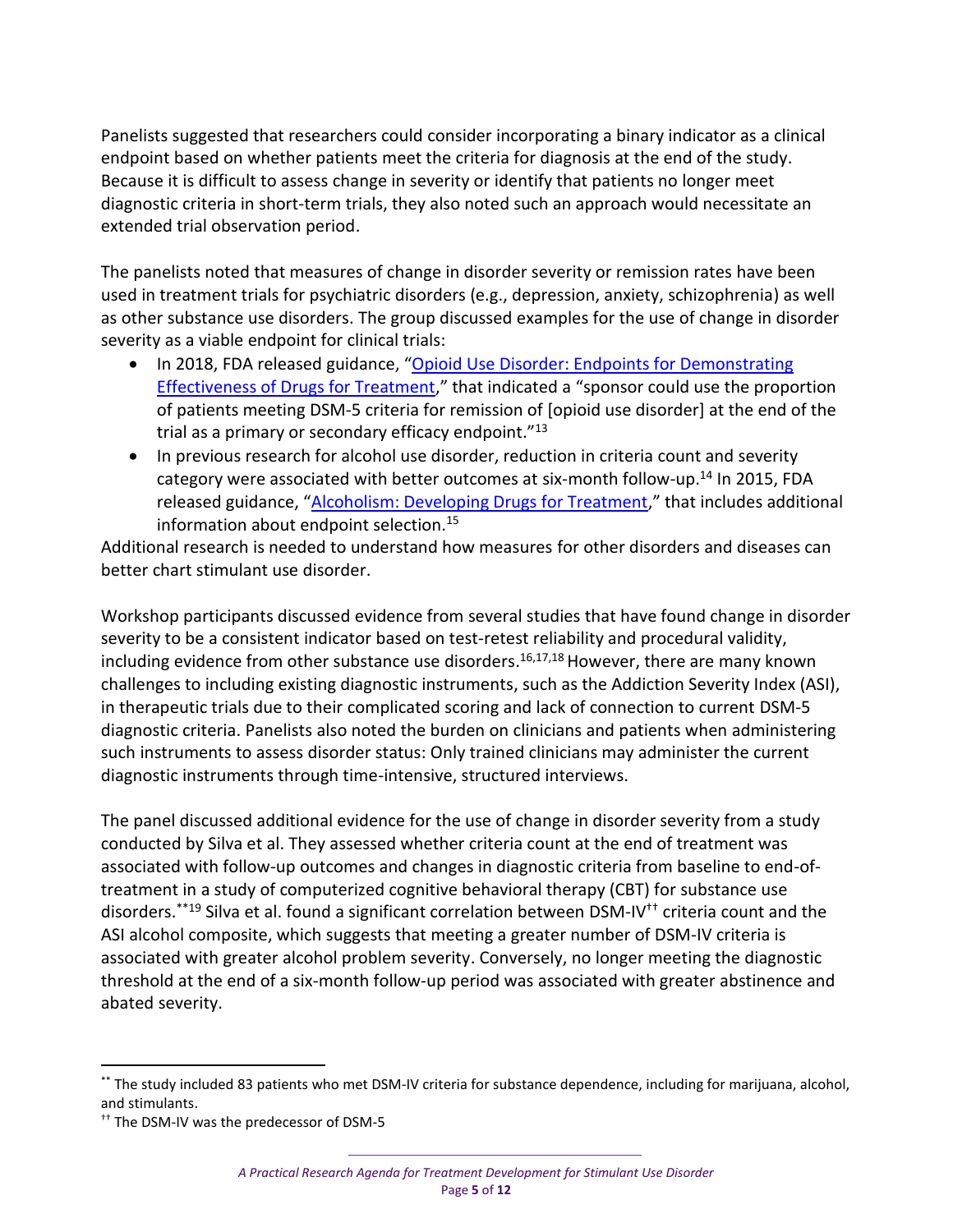The severity categorization in DSM-5 was added to create a more nuanced description, rather than a binary "yes/no" criteria for having a disorder. Additional research is needed on whether severity categorization correlates with clinical outcomes, which DSM-5 criteria are most important, and whether criteria should be prioritized or weighted. The group noted that defining disease severity by the number of DSM-5 criteria symptoms may mask improvements in the severity of individual symptoms. As such, a suitably designed, fit-for-purpose measure that incorporates both the number and severity of addiction symptoms could be useful as an endpoint in clinical trials.

## <span id="page-6-0"></span>3. Additional Considerations for Clinical Trial Design

Workshop participants discussed methods to improve the sensitivity of stimulant use disorder clinical trial designs to detect an effect. Patient advocates shared that initial and sustained engagement in trials is more compelling if target endpoints reflect their needs and preferences. Additionally, all participants recognized the need for clinical trials to better reflect the full spectrum of people who may benefit from treatment (e.g., pregnant persons, people of color, people who use more than one type of drug), while also acknowledging the trade-offs between a diverse sample population and potentially increased difficulty in finding effects. Finally, the group discussed ways to improve fidelity with trial protocols. These concepts are expanded upon below.

## <span id="page-6-1"></span>3.1 Strategies to Improve the Ability to Detect a Potential Treatment Effect

Known challenges that can hinder researchers' ability to detect a treatment effect in clinical trials include low rates of adherence to the investigational therapy, high rates of placebo response, heterogeneous trial populations, and low patient retention. Specific to stimulant use disorder, workshop participants suggested that researchers may consider leveraging adaptive trial designs to address a variety of sources of bias or error, including confounding and misclassification of exposure. For example, using the strategy of lead-in periods in adaptive trials can help address confounding by identifying participants who respond to a placebo; when unidentified, such participants can mask the effect of active treatment. Adaptive trial designs also can minimize misclassification of exposure by detecting participants who not likely to adhere to assigned therapy early in the trial. (Additional strategies for trial enrichment, including those to decrease variability, are described in **FDA guidance from March 2019**.<sup>20</sup>)

## <span id="page-6-2"></span>3.2 Inclusion Criteria and Exclusion Criteria

There is an acknowledged need to expand who is included in clinical trials for stimulant use disorder. There is also inherent tension between including the most varied treatment population possible and avoiding provision of investigational treatment to patients who are not likely to benefit or who might be more likely to experience significant adverse events. If researchers create inclusion criteria that are too narrow, it can make recruitment more challenging, and they may miss an opportunity to understand a treatment's effects on particular subgroups; if inclusion criteria are too broad, studies may become inadequately powered for subgroup analyses.

For stimulant use disorder specifically, participants highlighted that expanding inclusion criteria can improve generalizability. Many patients with stimulant use disorder also have co-occurring mental health diagnoses. Including people with an Axis I psychiatric disorder who are engaged in care and stable on medication in trials is important because of the high rates of comorbidity with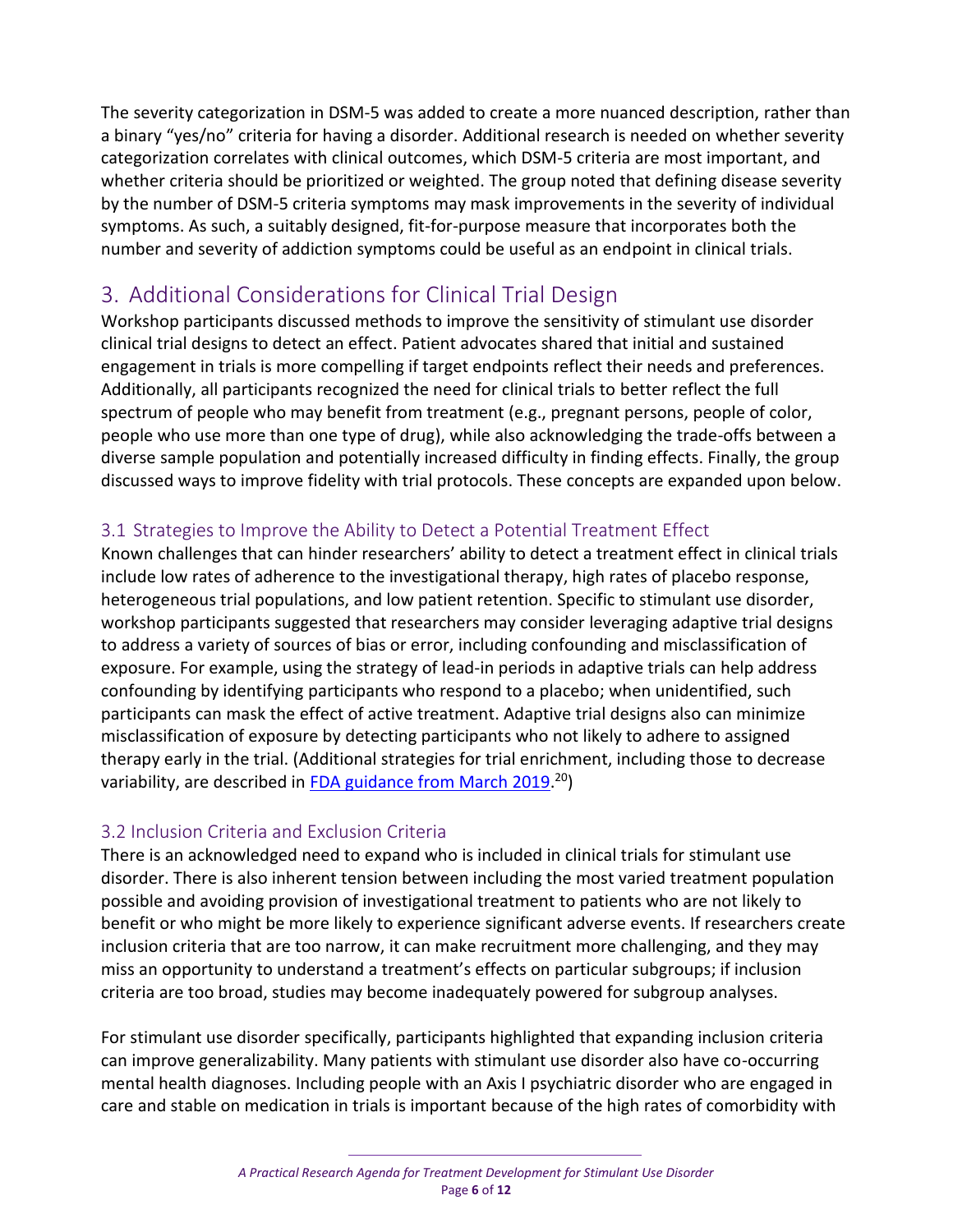stimulant use disorder. Additionally, the panelists discussed the need to include people with multiple drug dependencies when possible, given the high rates of polysubstance use. It may be easier to study these broader populations in later-stage trials, after the effect of the drug has been established in populations with fewer confounding conditions.

## <span id="page-7-0"></span>4. Future Research Considerations

Panelists agreed additional research is needed in various areas. First, they highlighted the need to understand better not only the patient trajectories for stimulant use disorder but also short-term and long-term outcomes for patients who receive treatment. Cohort studies may be valuable for understanding the long-term trajectories of patients with stimulant use disorder. Currently, NIDA supports research in adolescents through cohort studies like the HEALthy Brain and Child [Development Study](https://heal.nih.gov/research/infants-and-children/healthy-brain) (HBCD) and th[e Adolescent Brain Cognitive Development Study](https://www.drugabuse.gov/drug-topics/adolescent-brain/longitudinal-study-adolescent-brain-cognitive-development-abcd-study) (ABCD Study).

In addition, panelists noted the lessons learned during the COVID-19 pandemic about responding to urgent research needs and accelerating the use of innovative trial designs. These lessons could help inform other areas of research, including research for stimulant use disorder treatments. In May 2021, FDA released a guidance, "COVID-19: Master Protocols Evaluating Drugs and Biological [Products for Treatment or Prevention](https://www.fda.gov/regulatory-information/search-fda-guidance-documents/covid-19-master-protocols-evaluating-drugs-and-biological-products-treatment-or-prevention)," which included recommendations related to types of master protocols such as umbrella trials, platform trials, and basket trials.<sup>21</sup> These innovative trial designs can help maximize the amount of information collected in trials and increase research efficiency.

Further research is needed to understand how differences among patients – such as the route of drug administration (e.g., injection vs. snorting vs. smoking), the context of drug use, and the level and frequency of use – impact response to specific treatments. Tailoring the treatment to the population would improve the ability to detect a treatment effect in a trial. It seems unlikely that a single drug will be efficacious for all patients with stimulant use disorder; however, some drugs may work better in particular subpopulations. It is important that researchers recruit a trial population that allows for sub-analyses or provide a clear rationale for narrowing criteria to include particular groups, such as only patients who inject drugs or only patients who use drugs heavily.

Future research could also explore the optimal length for a trial, especially because stimulant use disorder is a chronic condition. It is important to balance the need for longer studies (e.g., studies longer than 12 weeks) to capture patient-relevant outcomes and considerations for patient burden and retention in trials. In most cases, the size and length of trials are limited by funding. Additional evidence is needed to understand the impact of longer trials on the ability to measure outcomes that are meaningful to patients, caregivers, and clinicians.

However, longer trial timelines require innovative approaches to keep patients engaged and to reduce the burden of trial participation. Incorporating technology to reduce patient burden while maintaining the necessary level of data collection and patient observation could be an option. For example, researchers could explore whether observed relationships between change in drug use patterns and PFF are robust with fewer face-to-face study appointments.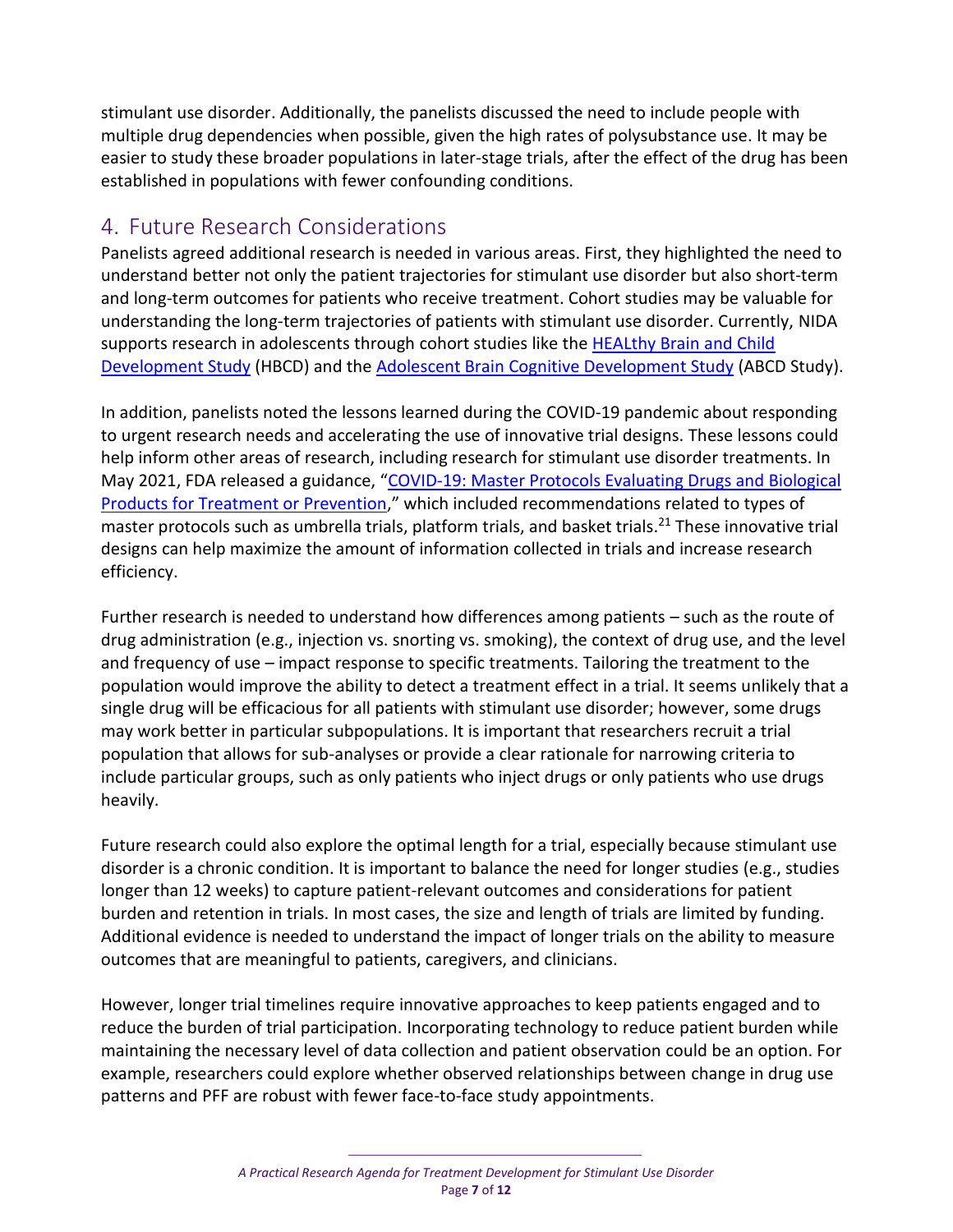## <span id="page-8-0"></span>5. Conclusion

This [public workshop](https://reaganudall.org/news-and-events/events/practical-research-agenda-treatment-development-stimulant-use-disorder) hosted by the FDA Foundation in October 2021 brought together experts from the patient community, academia, clinical care, FDA, NIDA, pharmaceutical companies, and payers. (Agenda provided a[s Appendix A.](#page-9-0)) Those experts emphasized the need for continued investment in clinical research and for consensus around clinically meaningful and patient-centric endpoints for assessing treatments for stimulant use disorder. The discussions in October 2021 built on discussions from previous meetings on the topic of stimulant use disorder, including an FDA-convened [Patient-Focused Drug Development meeting](https://www.fda.gov/drugs/news-events-human-drugs/public-meeting-patient-focused-drug-development-stimulant-use-disorder-10062020-10062020) in October 2020, a [Duke-Margolis](https://healthpolicy.duke.edu/events/developing-novel-therapies-stimulant-use-disorder-0)  [meeting](https://healthpolicy.duke.edu/events/developing-novel-therapies-stimulant-use-disorder-0) in December 2019, and a[n ACTTION meeting](https://www.ncbi.nlm.nih.gov/pmc/articles/PMC4698050/) in March 2015.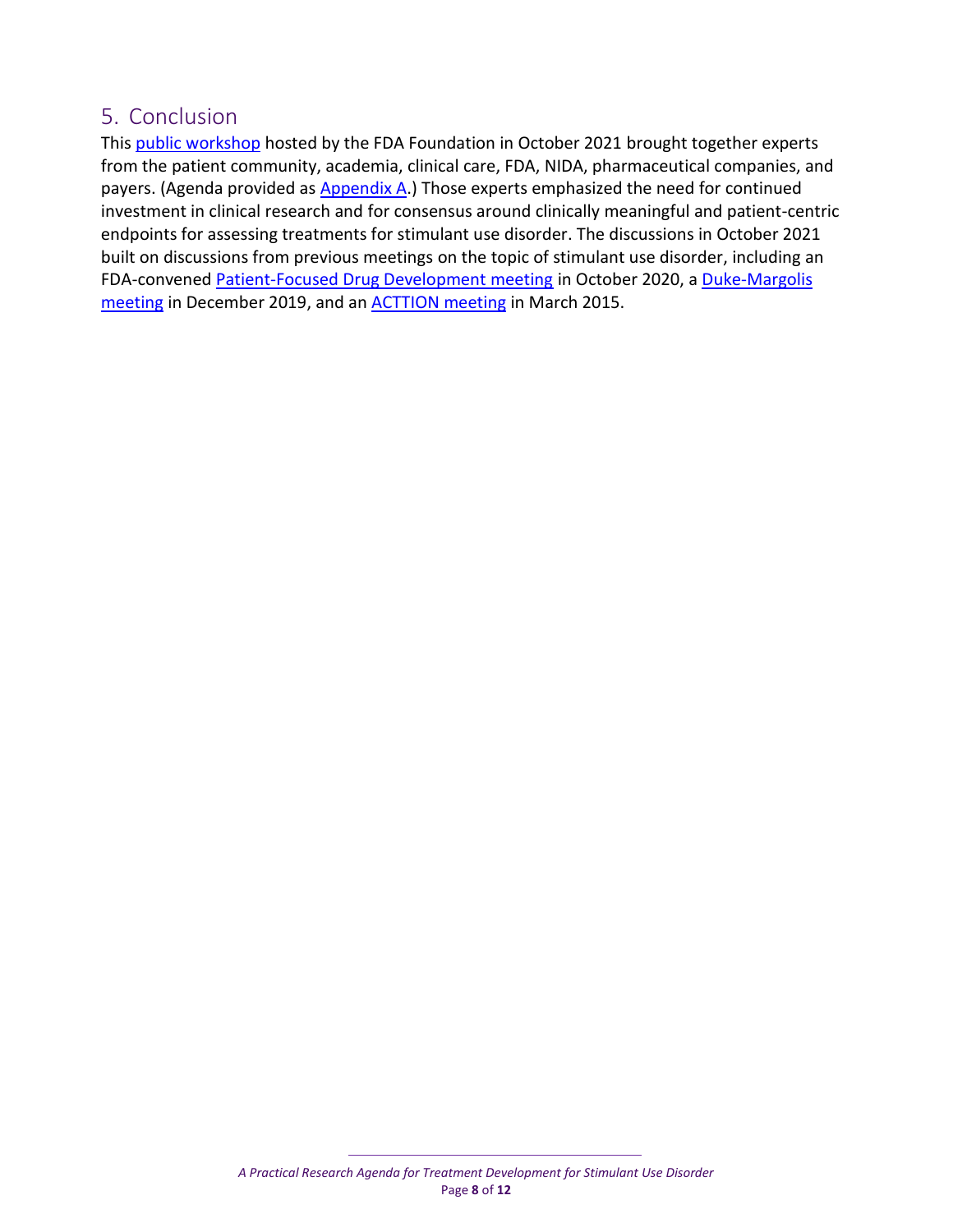## <span id="page-9-0"></span>Appendix A: Public Workshop Agenda

## **A Practical Research Agenda for Treatment Development for Stimulant Use Disorder**

### **Virtual Public Workshop**

Monday, October 18, 2021

### 12 – 5 p.m. ET

**Event Description:** The Reagan-Udall Foundation for the FDA, in collaboration with the U.S. Food and Drug Administration (FDA) and the National Institute on Drug Abuse (NIDA), is hosting a virtual public workshop to discuss a practical research agenda toward treatment development for stimulant use disorder. Stimulant use disorder is defined in the DSM-5 as "the continued use of amphetamine-type substances, cocaine, or other stimulants leading to clinically significant impairment or distress, from mild to severe." Adverse outcomes related to stimulant use are a growing problem in the United States.<sup>##,§§</sup> There are currently no effective pharmacological treatments for any type of stimulant use disorder. However, there are many opportunities to improve the study design of clinical trials for stimulant use disorder. Clinical trials that are more person-centered may result in increased sensitivity to detect a treatment effect, with the potential for such a treatment effect to be linked to more long-term outcomes that are meaningful both clinically and to the patient. \*\*\* Meeting participants will respond to a proposed practical research agenda that focuses on innovation in clinical trial design and candidate endpoints for the evaluation of potential treatments for stimulant use disorder.

### **12 p.m. Welcome**

• Susan Winckler, Reagan-Udall Foundation for the FDA

### **12:05 p.m. Session 1: Efforts to Promote Treatment Development for Stimulant Use Disorder**  *Presenters*

- Janet Woodcock, U.S. Food and Drug Administration
- Nora Volkow, National Institute on Drug Abuse
- **12:45 p.m. Session 2: Optimizing Clinical Trial Design for Stimulant Use Disorder** *Presenters*
	- David McCann, National Institute on Drug Abuse
	- Madhukar Trivedi, UT Southwestern

<sup>‡‡</sup> Jones CM, Compton WM, Mustaquim D. Patterns and Characteristics of Methamphetamine Use Among Adults — United States, 2015–2018. MMWR Morb Mortal Wkly Rep 2020;69:317–323. DOI: <http://dx.doi.org/10.15585/mmwr.mm6912a1>

<sup>§§</sup> O'Donnell J, Gladden RM, Mattson CL, Hunter CT, Davis NL. *Vital Signs:* Characteristics of Drug Overdose Deaths Involving Opioids and Stimulants — 24 States and the District of Columbia, January–June 2019. MMWR Morb Mortal Wkly Rep 2020;69:1189–1197. DOI: [http://dx.doi.org/10.15585/mmwr.mm6935a1external icon](http://dx.doi.org/10.15585/mmwr.mm6935a1)

<sup>\*\*\*</sup> Kiluk BD, Carroll KM, Duhig A, et al. Measures of outcome for stimulant trials: ACTTION recommendations and research agenda. *Drug Alcohol Depend*. 2016;158:1-7. doi:10.1016/j.drugalcdep.2015.11.004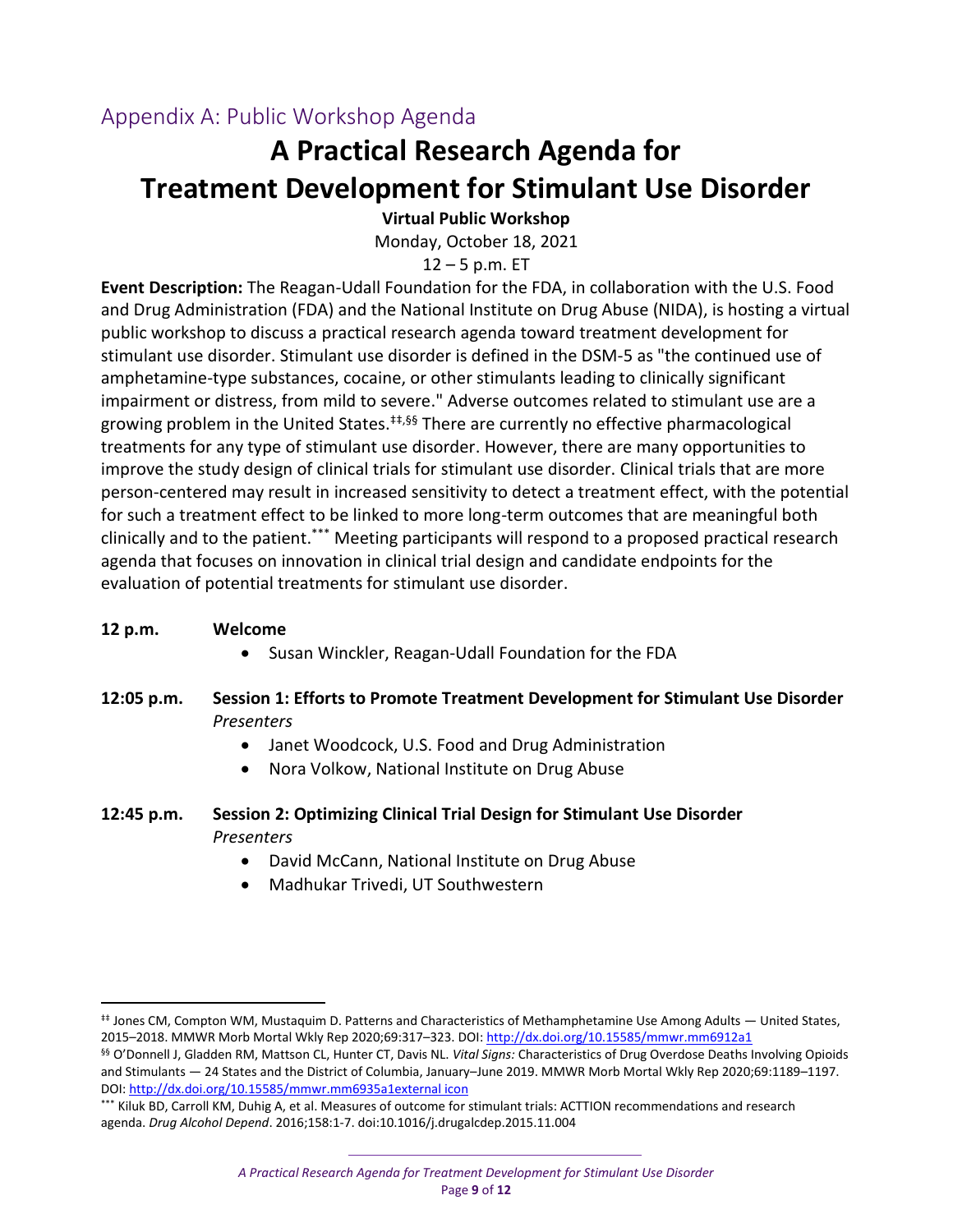### *Panelists*

- Sarah Akerman, Alkermes
- Maria Sullivan, Pear Therapeutics
- Jessica Hulsey, Addiction Policy Forum
- Frances Levin, Columbia University
- Robert Walsh, National Institute on Drug Abuse
- Maryam Afshar, U.S. Food and Drug Administration

### *Discussion*

**2:15 p.m. Break**

### **2:30 p.m. Session 3: Identifying Clinically Meaningful and Patient-Centric Endpoints** *Presenters*

• Brian Kiluk, Yale School of Medicine

### *Panelists*

- Michelle Peavy, University of Washington
- Philip Rutherford, Faces and Voices of Recovery
- Deborah Hasin, Columbia University
- Ivan Montoya, National Institute on Drug Abuse
- David Reasner, U.S. Food and Drug Administration
- Celia Winchell, U.S. Food and Drug Administration

### *Discussion*

### **4 p.m. Session 4: Future Directions for Stimulant Use Disorder Research** *Panelists*

- Marta Sokolowska, U.S. Food and Drug Administration
- Nora Volkow, National Institute on Drug Abuse
- Brandee Izquierdo, SAFE Project
- Denise Leclair, Novartis
- F. Gerald Moeller, Virginia Commonwealth University
- Pamela Scott, U.S. Food and Drug Administration
- Nicole Caffiero, Cigna

### *Discussion*

### **5 p.m. Adjournment**

This activity is one part of a multi-part Foundation project related to substance use disorder. The multi-part project is supported by the Food and Drug Administration (FDA) of the U.S. Department of Health and Human Services (HHS) as part of an overall award of \$173,835 of federal funds (100% of the project). The contents are those of the author(s) and do not necessarily represent the official views of, nor an endorsement, by FDA, HHS, or the U.S. Government. For more information, please visit FDA.gov.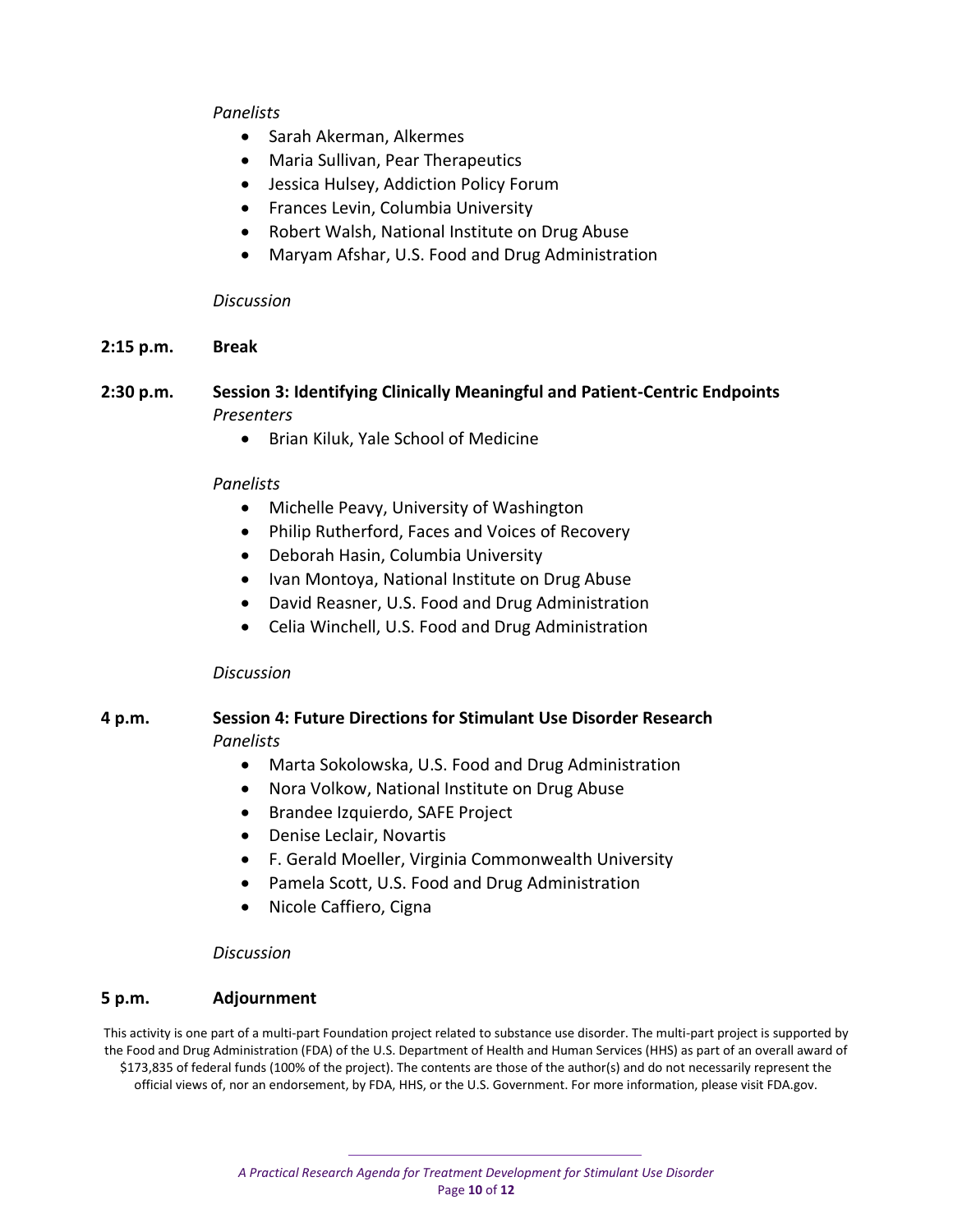## <span id="page-11-0"></span>References

<sup>1</sup> O'Donnell J, Gladden RM, Mattson CL, Hunter CT, Davis NL. *Vital Signs:* Characteristics of Drug Overdose Deaths Involving Opioids and Stimulants — 24 States and the District of Columbia, January–June 2019. MMWR Morb Mortal Wkly Rep 2020;69:1189–1197.

DOI: [http://dx.doi.org/10.15585/mmwr.mm6935a1external icon](http://dx.doi.org/10.15585/mmwr.mm6935a1)

 $2$  U.S. Centers for Disease Control. Other Drugs. Updated November 18, 2021. Accessed January 27, 2022[. https://www.cdc.gov/drugoverdose/deaths/other-drugs.html](https://www.cdc.gov/drugoverdose/deaths/other-drugs.html)

<sup>3</sup> Ahmad FB, Rossen LM, Sutton P. Provisional drug overdose death counts. National Center for Health Statistics. 2021. Retrieved from [https://www.cdc.gov/nchs/nvss/vsrr/drug-overdose](https://www.cdc.gov/nchs/nvss/vsrr/drug-overdose-data.htm)[data.htm](https://www.cdc.gov/nchs/nvss/vsrr/drug-overdose-data.htm)

 $4$  O'Donnell J, Tanz LJ, Gladden RM, Davis NL, Bitting J. Trends in and Characteristics of Drug Overdose Deaths Involving Illicitly Manufactured Fentanyls — United States, 2019–2020. MMWR Morb Mortal Wkly Rep 2021;70:1740-1746. DOI:<http://dx.doi.org/10.15585/mmwr.mm7050e3>

<sup>5</sup> De Crescenzo F, Ciabattini M, D'Alò GL, et al. Comparative efficacy and acceptability of psychosocial interventions for individuals with cocaine and amphetamine addiction: A systematic review and network meta-analysis. PLoS Med. 2018;15(12):e1002715. Published 2018 Dec 26. doi:10.1371/journal.pmed.1002715

<sup>6</sup> Kiluk BD, Carroll KM, Duhig A, et al. Measures of outcome for stimulant trials: ACTTION recommendations and research agenda. *Drug Alcohol Depend*. 2016;158:1-7. doi:10.1016/j.drugalcdep.2015.11.004

 $<sup>7</sup>$  Kiluk BD, Fitzmaurice GM, Strain EC, Weiss RD. What defines a clinically meaningful outcome in</sup> the treatment of substance use disorders: reductions in direct consequences of drug use or improvement in overall functioning?. *Addiction*. 2019;114(1):9-15. doi:10.1111/add.14289 <sup>8</sup> Kiluk BD, Babuscio TA, Nich C, Carroll KM. Initial validation of a proxy indicator of functioning as a potential tool for establishing a clinically meaningful cocaine use outcome. *Drug Alcohol Depend*. 2017;179:400-407. doi:10.1016/j.drugalcdep.2017.07.020

<sup>9</sup> Roos CR, Nich C, Mun CJ, et al. Clinical validation of reduction in cocaine frequency level as an endpoint in clinical trials for cocaine use disorder. *Drug Alcohol Depend*. 2019;205:107648. doi:10.1016/j.drugalcdep.2019.107648

 $10$  Roos CR, Nich C, Mun CJ, et al. Clinical validation of reduction in cocaine frequency level as an endpoint in clinical trials for cocaine use disorder. *Drug Alcohol Depend*. 2019;205:107648. doi:10.1016/j.drugalcdep.2019.107648

<sup>11</sup> Carroll KM, Kiluk BD, Nich C, et al. Toward empirical identification of a clinically meaningful indicator of treatment outcome: features of candidate indicators and evaluation of sensitivity to treatment effects and relationship to one year follow up cocaine use outcomes. *Drug Alcohol Depend*. 2014;137:3-19. doi:10.1016/j.drugalcdep.2014.01.012

<sup>12</sup> Diagnostic and Statistical Manual of Mental Disorders: DSM-5. 5th ed., American Psychiatric Association, 2013. DSM-5, doi-org.db29.linccweb.org/10.1176/ appi.

<sup>13</sup> U.S. Food and Drug Administration. *Opioid Use Disorder: Endpoints for Demonstrating Effectiveness of Drugs for Treatment Guidance for Industry*. US Department of Health & Human Services; October 2020.